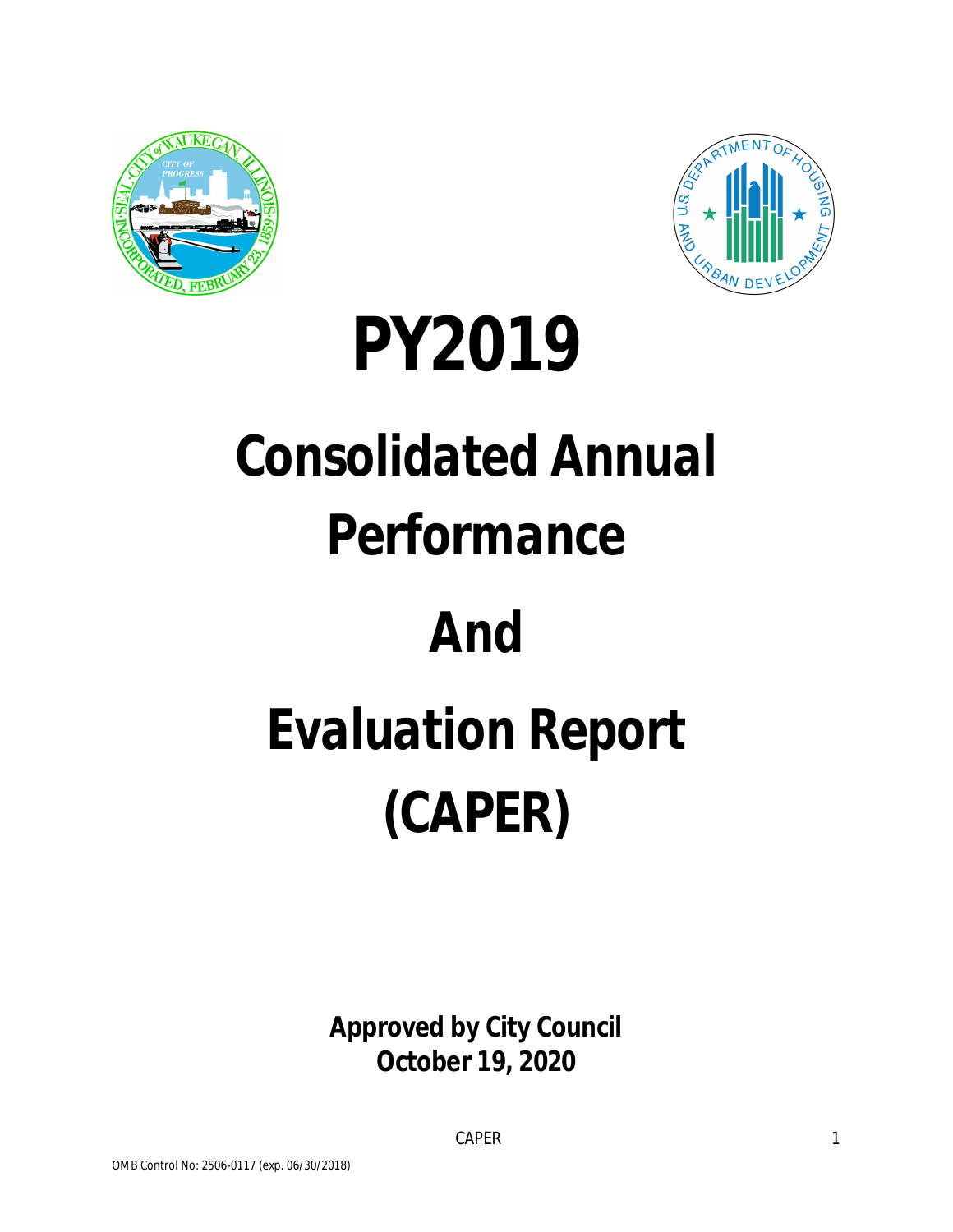#### *Table of Contents Page*

| $\mathbf{L}$ | CR-05 – Goals and Outcomes                                 | 3                 |
|--------------|------------------------------------------------------------|-------------------|
| II.          | CR-10 – Racial and Ethnic Composition of Families Assisted | 7                 |
| Ш.           | CR-15 – Resources and Investments                          | 8                 |
| IV.          | CR-20 – Affordable Housing                                 | 10                |
|              | V. CR-25 – Homeless and Other Special Needs                | $12 \overline{ }$ |
| VI.          | CR-30 – Public Housing                                     | 14                |
| VII.         | CR-35 – Other Actions                                      | 15                |
|              | VIII. CR-40 – Monitoring                                   | 18                |
| IX.          | CR-45 – CDBG                                               | 19                |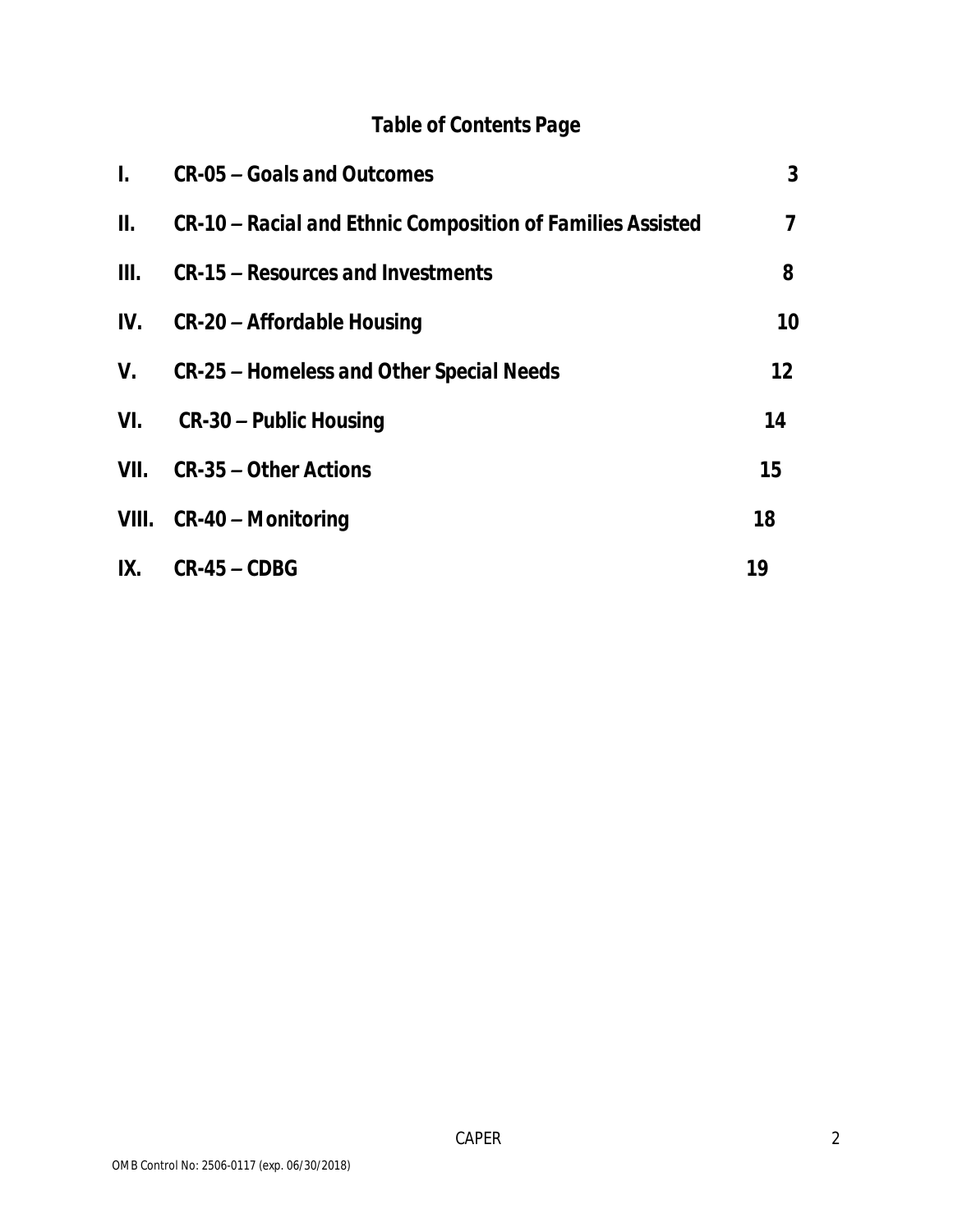#### **CR-05 - Goals and Outcomes**

#### **Progress the jurisdiction has made in carrying out its strategic plan and its action plan. 91.520(a)**

This could be an overview that includes major initiatives and highlights that were proposed and executed throughout the program year.

The 2019 Consolidated Annual Performance and Evaluation Report (CAPER) provides an assessment of the City of Waukegan's progress towards achieving the goals and objectives stated in the 2015-2019 Consolidated Plan and Annual Action Plan for the program period 5/1/2019-4/30/2020. The City of Waukegan's CDBG allocation was used to support various public services programs including those providing services to seniors, the homeless, children of victims of domestic violence, food pantries, legal services to affirmatively further fair housing and disabled persons and at risk youth. Other activities included emergency and substantial housing rehabilitation and code enforcement. The City continues to partner with the Lake County Consortium to enhance the CDBG funding application process.

In 2019, the City partnered with the Waukegan Housing Authority in the renovation of Barnwell Manor, a low income housing complex located in the City's first ward. The development will provide 120 newly renovated mixed income housing units. The City invested \$711,603 of its HOME funding in this development.

During this program year, due to the Coronavirus the City amended its 2019 Annual Action Plan to address the immedicate needs of the community therefore, the Infrastructure Improvement and Economic Development programs were cancelled and funds were reallocted to fund programs that addressed immediate Coronavirus needs.

During the Consolidated Plan period, the City partnered with and awarded funding to a local agency to administer the Facade Improvement Program, however, due to continued high employee turnover the agency was not able to implement the program as anticipated. Currently, the agency is under contract and in the process of administering the program to two local businesses.

#### **Comparison of the proposed versus actual outcomes for each outcome measure submitted with the consolidated plan and explain, if applicable, why progress was not made toward meeting goals and objectives. 91.520(g)**

Categories, priority levels, funding sources and amounts, outcomes/objectives, goal outcome indicators, units of measure, targets, actual outcomes/outputs, and percentage completed for each of the grantee's program year goals.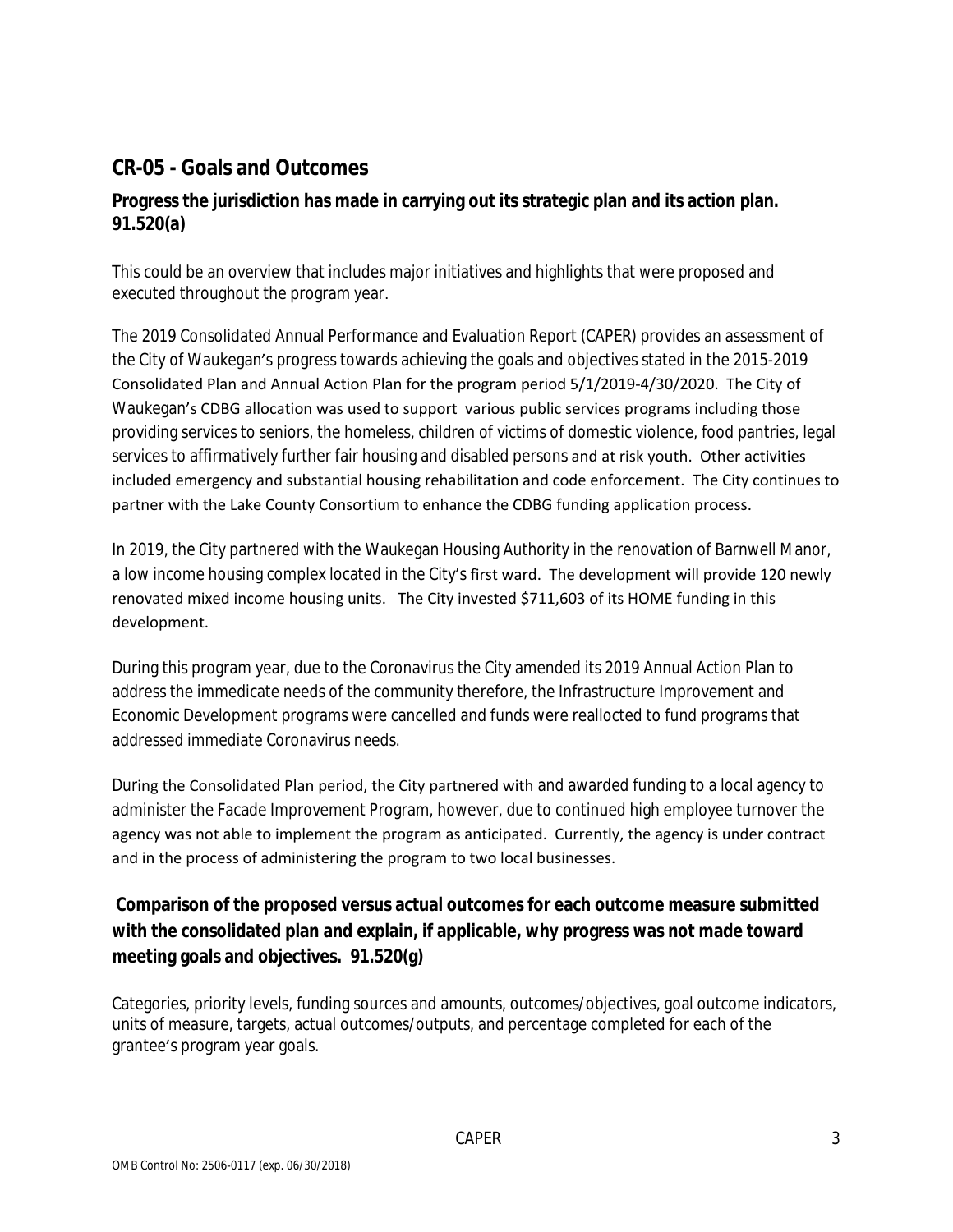| Goal                           | Category                                | Source<br><b>Amount</b> | Indicator                                                                                                      | Unit of<br><b>Measure</b>    | <b>Expected</b><br><b>Strategic</b><br>Plan | Actual-<br><b>Strategic</b><br>Plan | Percent<br>Complete | Expected<br>$\overline{\phantom{0}}$<br>Program<br>Year | Actual-<br>Program<br>Year | Percent<br>Complete |
|--------------------------------|-----------------------------------------|-------------------------|----------------------------------------------------------------------------------------------------------------|------------------------------|---------------------------------------------|-------------------------------------|---------------------|---------------------------------------------------------|----------------------------|---------------------|
| Code<br>Enforcement            | Non-Housing<br>Community<br>Development | CDBG:<br>\$             | <b>Buildings Demolished</b>                                                                                    | <b>Buildings</b>             | 9                                           | 5                                   | 55.56%              |                                                         |                            |                     |
| Code<br>Enforcement            | Non-Housing<br>Community<br>Development | CDBG:<br>\$             | <b>Housing Code</b><br>Enforcement/Foreclosed<br>Property Care                                                 | Household<br>Housing<br>Unit | 130                                         | 15185                               | 11,680.77%          | 25                                                      | 24                         | 96.00%              |
| Economic<br>Development        | Non-Housing<br>Community<br>Development | CDBG:<br>\$             | Facade<br>treatment/business<br>building rehabilitation                                                        | <b>Business</b>              | 6                                           | $\overline{0}$                      | 0.00%               | 10                                                      | $\theta$                   | 0.00%               |
| Housing<br>Rehabilitation      | Affordable<br>Housing                   | CDBG:<br>\$             | <b>Homeowner Housing</b><br>Rehabilitated                                                                      | Household<br>Housing<br>Unit | 30                                          | 37                                  | 123.33%             | $\overline{7}$                                          | 6                          | 85.71%              |
| Infrastructure<br>Improvements | Non-Housing<br>Community<br>Development | CDBG:<br>\$             | Public Facility or<br>Infrastructure Activities<br>other than<br>Low/Moderate Income<br><b>Housing Benefit</b> | Persons<br>Assisted          | 223275                                      | 133,900                             | 60.00%              | 89078                                                   | $\mathbf 0$                | 00.0%               |
| Infrastructure<br>Improvements | Non-Housing<br>Community<br>Development | CDBG:<br>\$             | Public Facility or<br>Infrastructure Activities<br>for Low/Moderate<br>Income Housing Benefit                  | Households<br>Assisted       | $\mathbf 0$                                 | $\overline{0}$                      |                     | $\mathbf 0$                                             | $\overline{0}$             | %                   |
| Program<br>Administration      |                                         | CDBG:<br>\$             | Other                                                                                                          | Other                        | 89078                                       | 89078                               | 100.00%             | 89078                                                   | 89078                      | 100.00%             |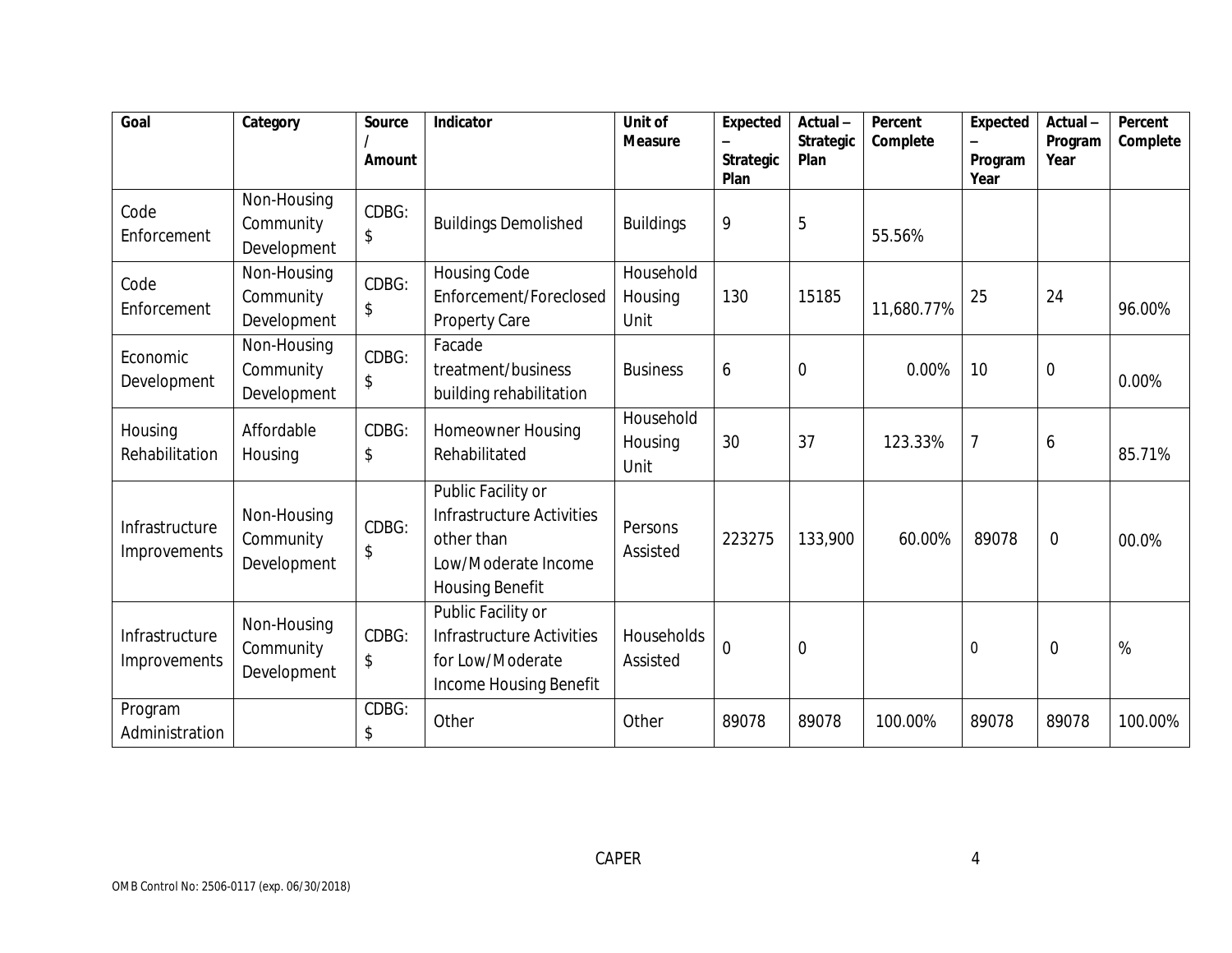| Goal                    | Category                                | Source<br>Amount | Indicator                                                                                                      | Unit of<br><b>Measure</b>    | Expected<br><b>Strategic</b><br><b>Plan</b> | Actual-<br><b>Strategic</b><br>Plan | Percent<br>Complete | Expected<br>Program<br>Year | Actual-<br>Program<br>Year | Percent<br>Complete |
|-------------------------|-----------------------------------------|------------------|----------------------------------------------------------------------------------------------------------------|------------------------------|---------------------------------------------|-------------------------------------|---------------------|-----------------------------|----------------------------|---------------------|
| Public<br>Facilities    | Non-Housing<br>Community<br>Development | CDBG:<br>\$      | Public Facility or<br>Infrastructure Activities<br>other than<br>Low/Moderate Income<br><b>Housing Benefit</b> | Persons<br>Assisted          | 2500                                        | 28079                               | 1,123.16%           | 28079                       | 28079                      | 100.00%             |
| Public<br>Facilities    | Non-Housing<br>Community<br>Development | CDBG:<br>\$      | Public Facility or<br>Infrastructure Activities<br>for Low/Moderate<br>Income Housing Benefit                  | Households<br>Assisted       | $\Omega$                                    | $\overline{0}$                      | $\mathbf 0$         | $\overline{0}$              | $\mathbf 0$                | 0.00%               |
| <b>Public Service</b>   | Non-Housing<br>Community<br>Development | CDBG:<br>\$      | Public service activities<br>other than<br>Low/Moderate Income<br><b>Housing Benefit</b>                       | Persons<br>Assisted          | 40000                                       | 33597                               | 83.99%              | 6790                        | 2005                       | 29.53%              |
| Rehab<br>Administration | Rehab<br>Administration                 | CDBG:<br>\$      | Homeowner Housing<br>Rehabilitated                                                                             | Household<br>Housing<br>Unit | 30                                          | 37                                  | 123.33%             | $\overline{7}$              | 6                          | 85.71%              |
| Rehab<br>Administration | Rehab<br>Administration                 | CDBG:<br>\$      | Other                                                                                                          | Other                        | 30                                          | 37                                  | 123.33%             |                             | 6                          | 35.71%              |

**Table 1 - Accomplishments – Program Year & Strategic Plan to Date**

#### **Assess how the jurisdiction's use of funds, particularly CDBG, addresses the priorities and specific objectives identified in the plan, giving special attention to the highest priority activities identified.**

The high priority goals identified in the 2015-2019 Consolidated Plan included owner-occupied rehabilitation, infrastructure improvement, code enforcement, various public services and program administration. During this program period the City did not meet their goal of completing seven owner-occupied rehabilitation projects. Due to the coronavirus pandemic, the City was not able to complete its Sidewalk Improvement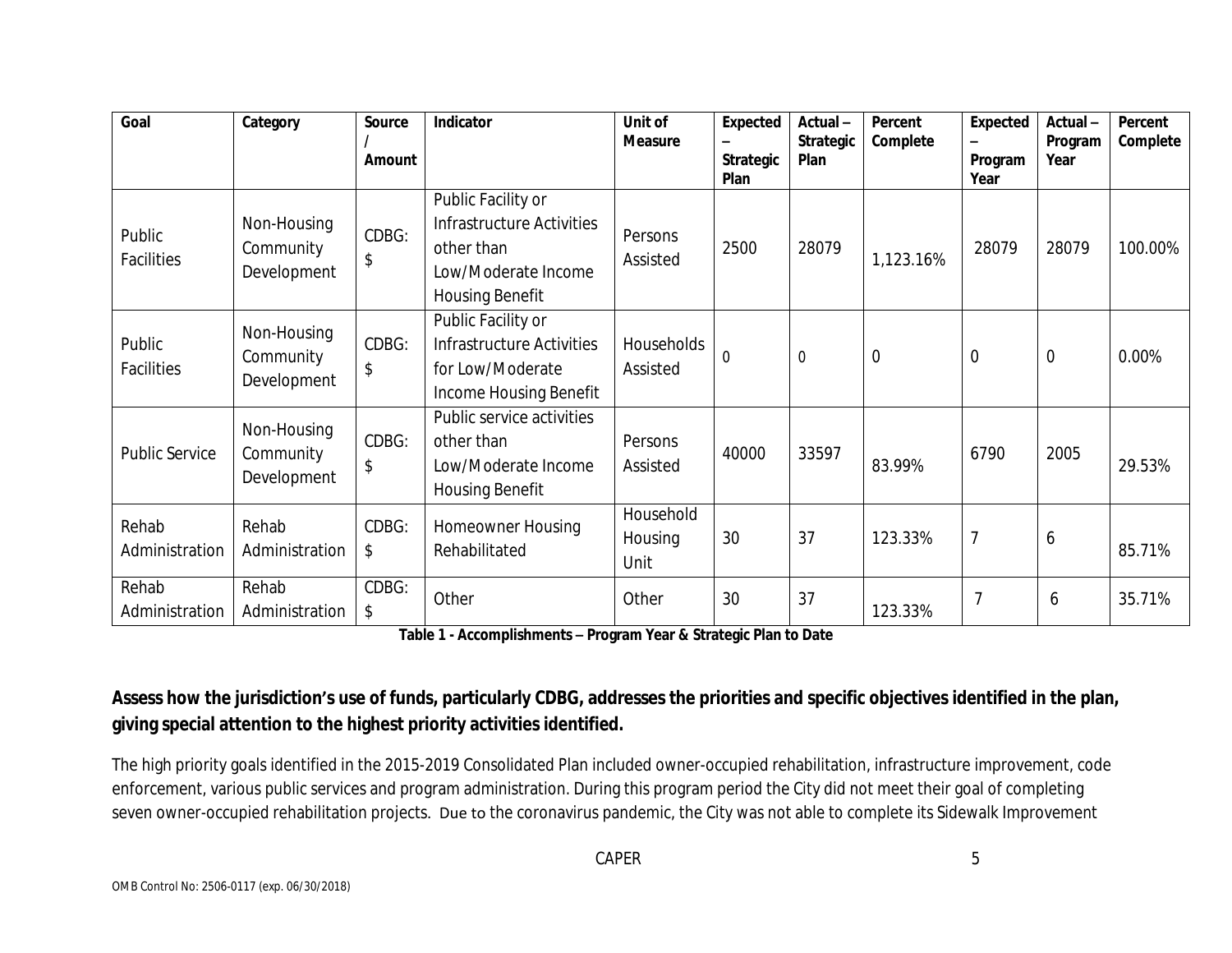Program during this program year. The Code Enforcement Program resulted in 24 properties cited for code violations. There were various public service activites which included programs that provided services such as overnight shelter for homeless persons, counseling for children of domestic abuse victims, emergency food distribution, senior transportation and independence services, job readiness training for at-risk youth, legal advocacy for youth, and park renovation near a low income housing development.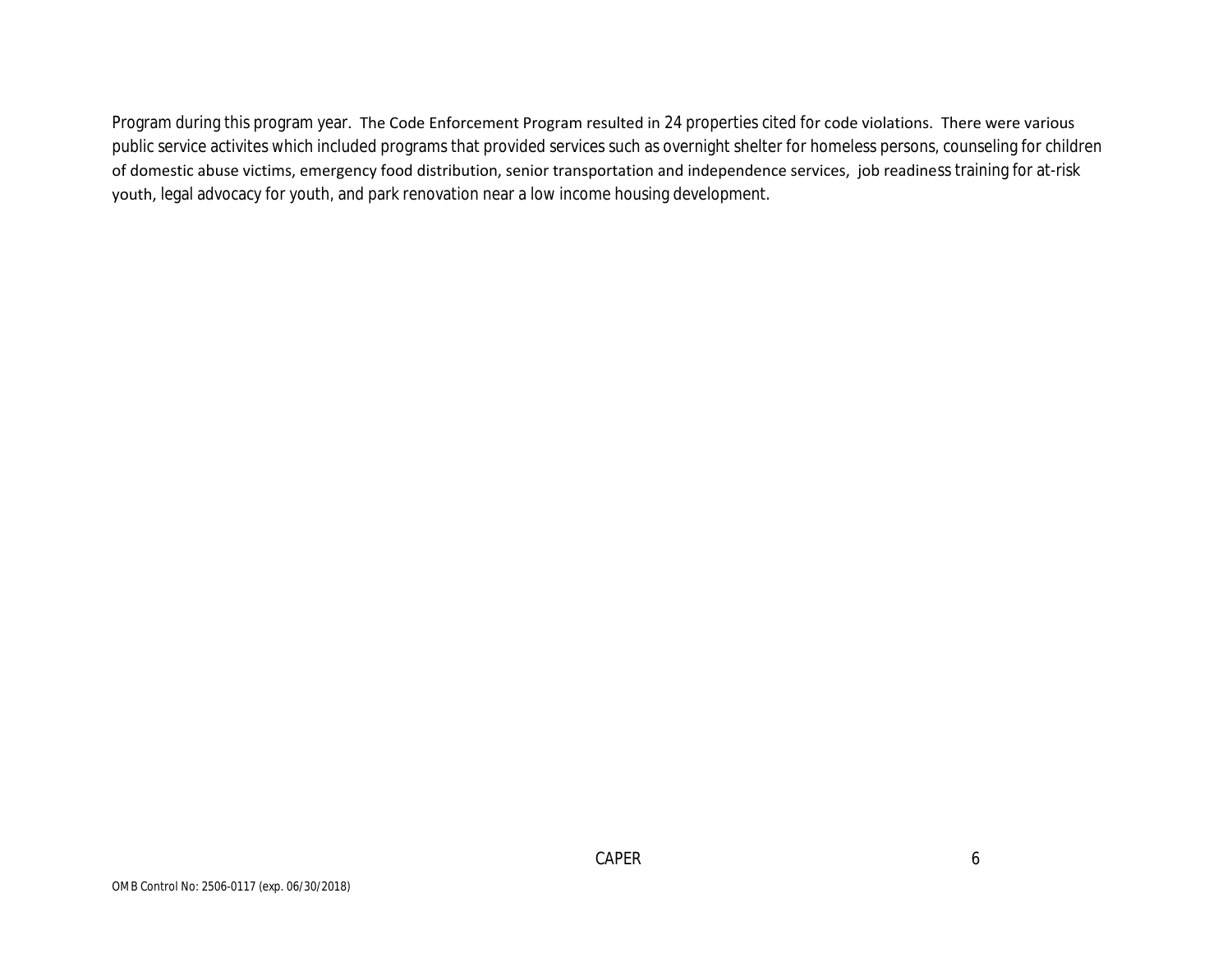#### **CR-10 - Racial and Ethnic composition of families assisted**

**Describe the families assisted (including the racial and ethnic status of families assisted). 91.520(a)** 

|                                           | <b>CDBG</b> |
|-------------------------------------------|-------------|
| White                                     | 800         |
| <b>Black or African American</b>          | 1,185       |
| Asian                                     | 39          |
| American Indian or American Native        | 5           |
| Native Hawaiian or Other Pacific Islander |             |
| <b>Total</b>                              | 2,029       |
| Hispanic                                  | 927         |
| Not Hispanic                              | 1,102       |

**Table 2 – Table of assistance to racial and ethnic populations by source of funds**

#### **Narrative**

During the 2019 program year, activites implemented with CDBG funds benefited approximately 30,114 people. Beneficiaries based on area benefit are not accounted for in the chart above.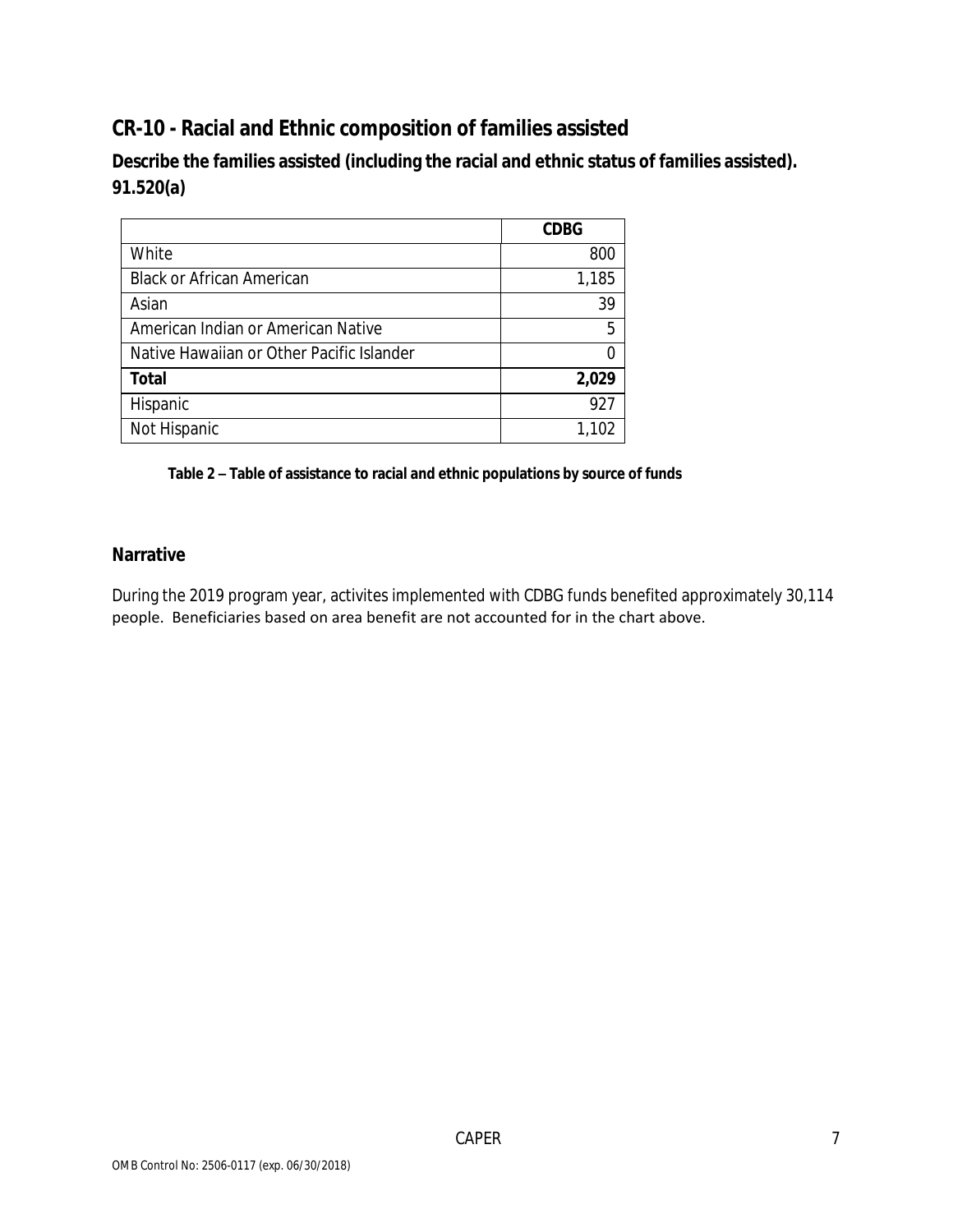#### **CR-15 - Resources and Investments 91.520(a)**

| <b>Source of Funds</b> | Source           | <b>Resources Made</b><br><b>Available</b> | <b>Amount Expended</b><br>During Program Year |
|------------------------|------------------|-------------------------------------------|-----------------------------------------------|
| CDBG                   | public - federal | 1,010,745                                 | 597,893                                       |

#### **Identify the resources made available**

**Table 3 - Resources Made Available**

#### **Narrative**

CDBG funds were used to support 16 public service agencies, the City's Housing Rehabilitation Program, Code Enforcment, Public Facility Program and Program Administration. The total projects cost were \$12,697,074.00 with CDBG contributing \$482,392.18 in entitlement funds and program income. Due to the Corovirus pandemic the City amended the 2019 Annual Action Plan to address the immediate needs of the community. To date the \$115,500.82 of the \$301,485 amended funds have been expended to meet those needs for a total of \$597,892.90 for the 2019 program year.

During the application process all applicants are required to identify and provide at least 25% of the project costs as leverage or match. All receipients exceeded this requirement. Waukegan's leverage policy of the 25% or greater assures agencies and projects are not completely dependent on CDBG funds.

#### **Identify the geographic distribution and location of investments**

| <b>Target Area</b> | <b>Planned Percentage of</b><br><b>Allocation</b> | <b>Actual Percentage of</b><br><b>Allocation</b> | <b>Narrative Description</b> |
|--------------------|---------------------------------------------------|--------------------------------------------------|------------------------------|
| 1st ward           |                                                   |                                                  |                              |
| City of Waukegan   | 100                                               | 100                                              | Entire area of the City      |

**Table 4 – Identify the geographic distribution and location of investments**

#### **Narrative**

None.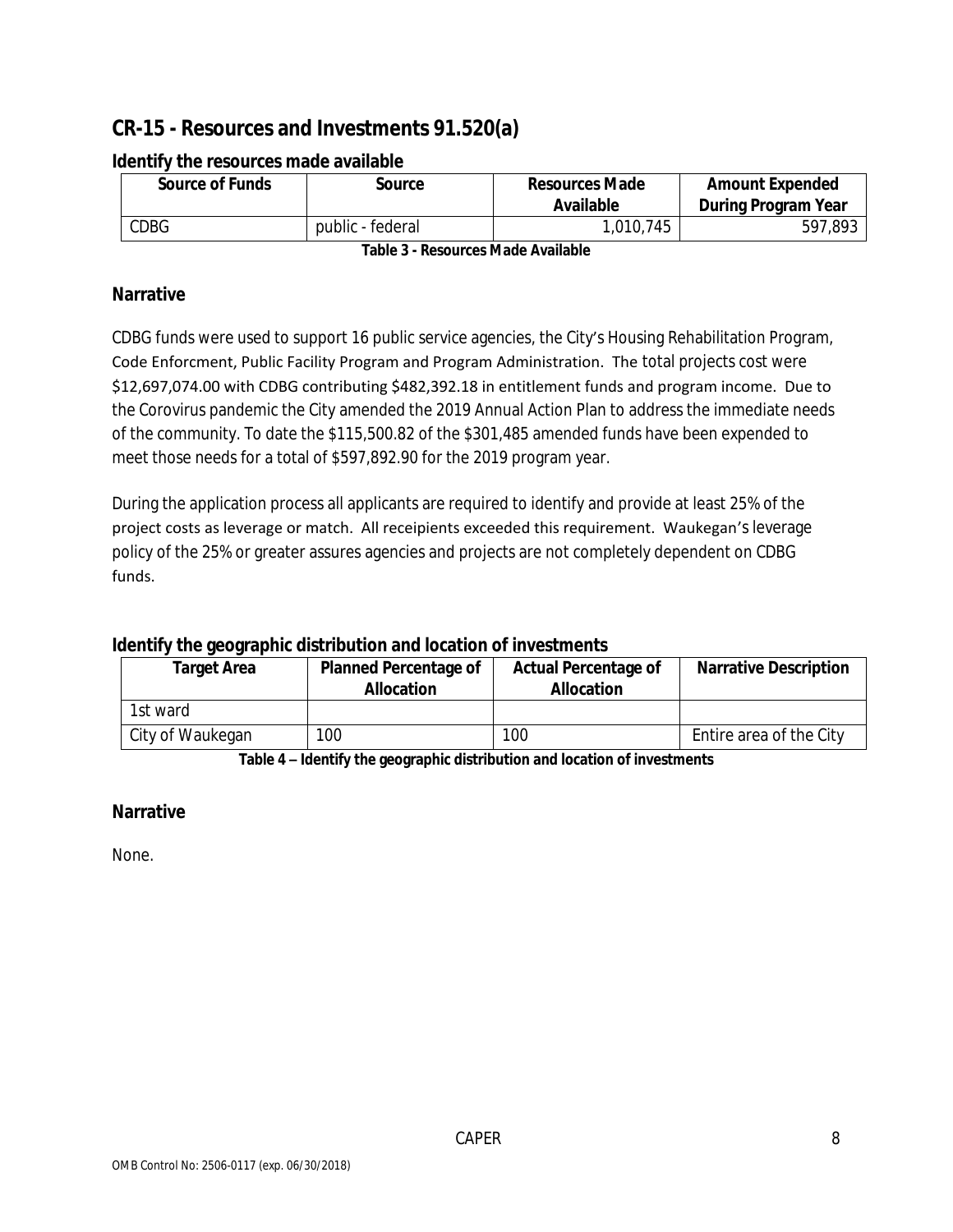#### **Leveraging**

**Explain how federal funds leveraged additional resources (private, state and local funds), including a description of how matching requirements were satisfied, as well as how any publicly owned land or property located within the jurisdiction that were used to address the needs identified in the plan.**

Many sources of funding including the City budget, local lenders, private industry, corporate, foundation and government grants and citizen contributions as well as other sources helped make the various projects and the activities undertaken possible and ensured the benefit of those projects to Waukegan residents. All projects are required to demonstrate at least 25% leverage.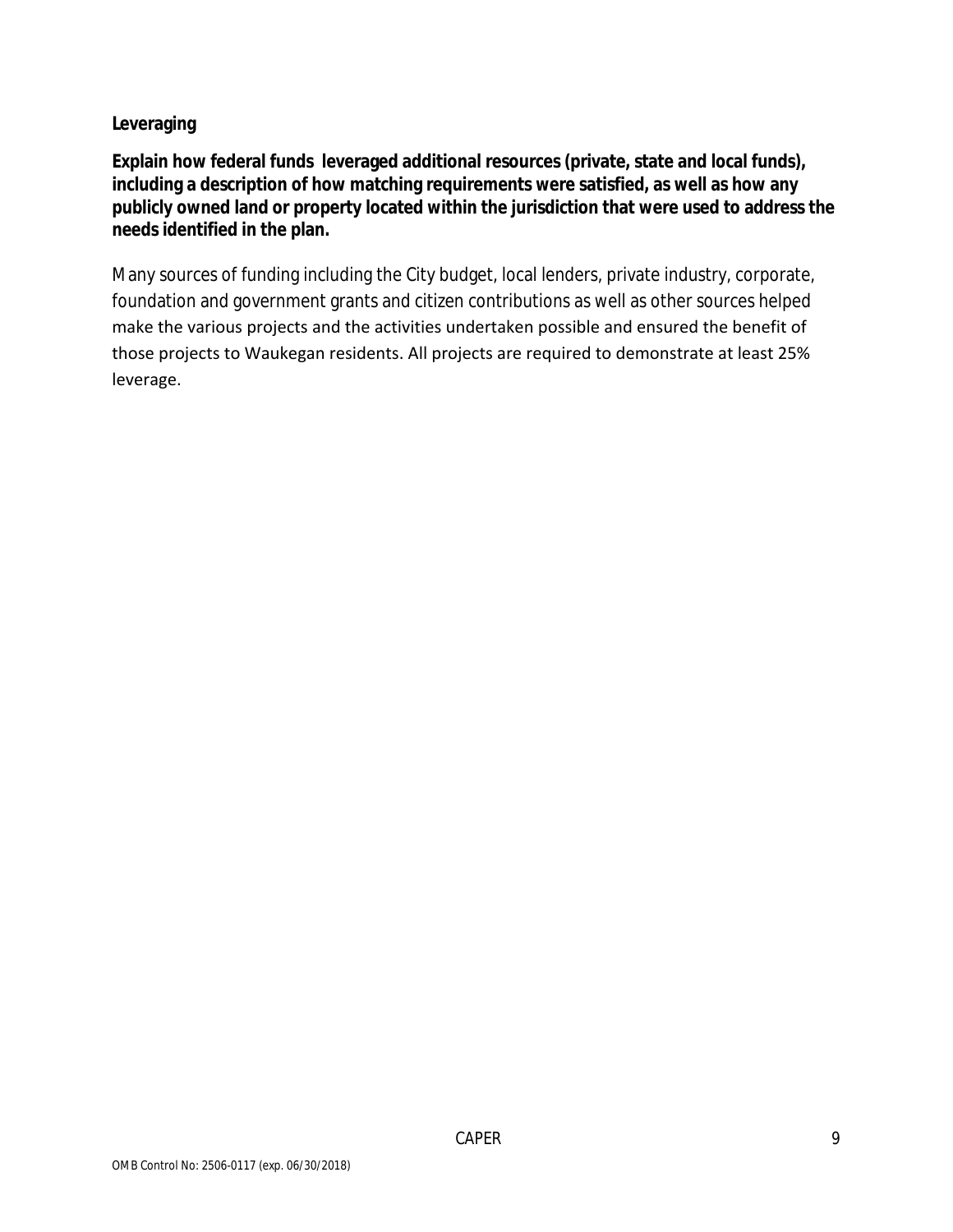#### **CR-20 - Affordable Housing 91.520(b)**

**Evaluation of the jurisdiction's progress in providing affordable housing, including the number and types of families served, the number of extremely low-income, low-income, moderate-income, and middle-income persons served.**

|                                          | <b>One-Year Goal</b> | Actual |
|------------------------------------------|----------------------|--------|
| Number of Homeless households to be      |                      |        |
| provided affordable housing units        |                      |        |
| Number of Non-Homeless households to be  |                      |        |
| provided affordable housing units        |                      |        |
| Number of Special-Needs households to be |                      |        |
| provided affordable housing units        |                      |        |
| <b>Total</b>                             |                      |        |

**Table 11 – Number of Households**

|                                        | <b>One-Year Goal</b> | Actual |
|----------------------------------------|----------------------|--------|
| Number of households supported through |                      |        |
| Rental Assistance                      | 0                    |        |
| Number of households supported through |                      |        |
| The Production of New Units            | 0                    |        |
| Number of households supported through |                      |        |
| Rehab of Existing Units                |                      |        |
| Number of households supported through |                      |        |
| Acquisition of Existing Units          | 0                    |        |
| <b>Total</b>                           |                      |        |

**Table 12 – Number of Households Supported**

#### **Discuss the difference between goals and outcomes and problems encountered in meeting these goals.**

During this program period, the goal was to provide housing rehabilitation for seven owner-occupied homeowners. However, the Housing Rehabilitation Program continues to struggle with challenges such as the delay in allocation distribution and the lack of qualified contractors. The Housing Rehabilitation Program currently has over 85 residents awaiting rehabilitation. City staff continues to market the Program to local contractors to build a pool of qualified contractors for the procurement process.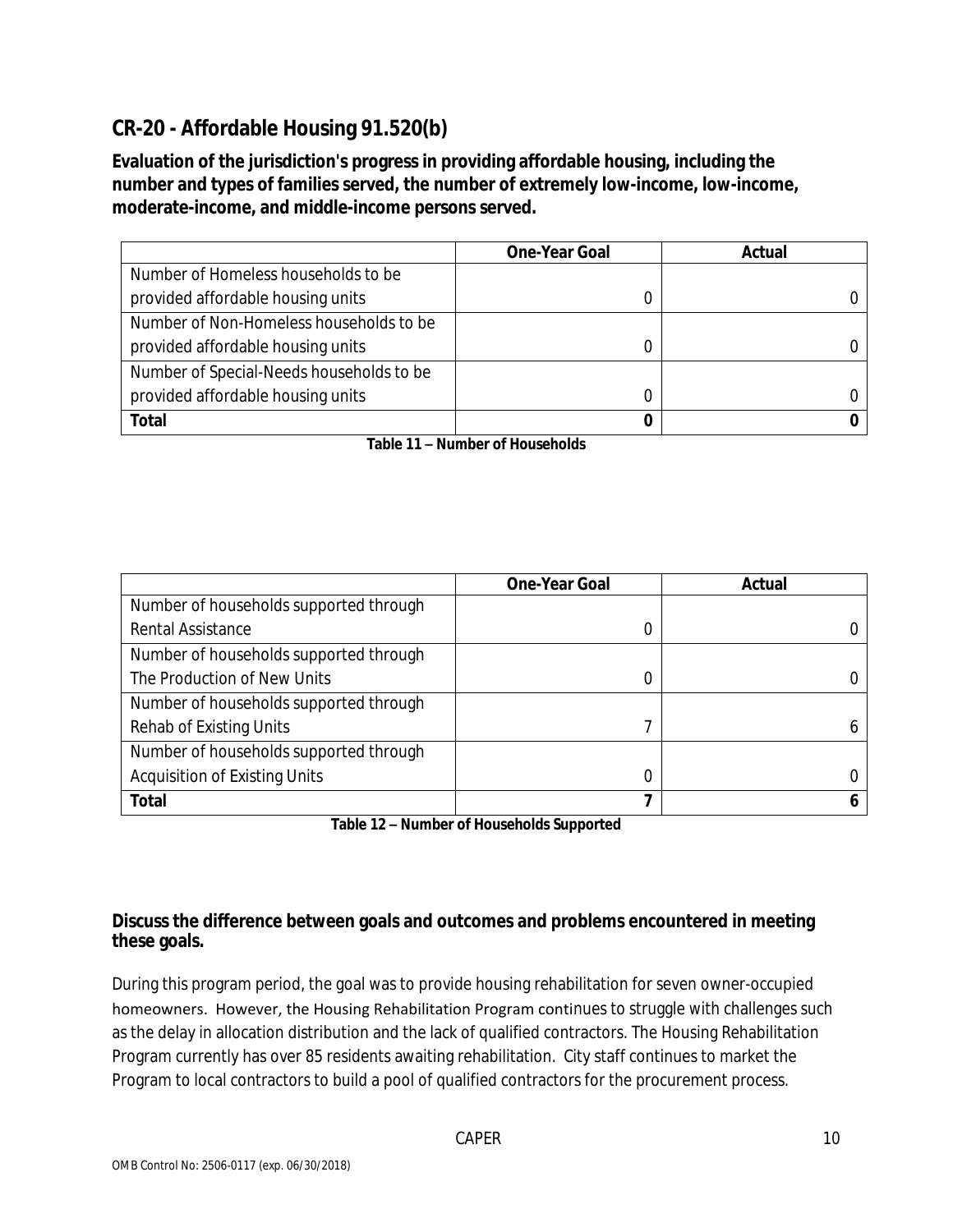#### **Discuss how these outcomes will impact future annual action plans.**

The City had implemented enhanced policies and procedures that will ensure positive and productive future outcomes. However, during this program period the anticipated improved outcomes were not realized due to the delay in the allocation distribution and shut down of the State during the Coronavirus pandemic. With the implementation of these enhanced procedures future actions plans will realize improved outcomes.

#### **Include the number of extremely low-income, low-income, and moderate-income persons served by each activity where information on income by family size is required to determine the eligibility of the activity.**

| Number of Households Served | <b>CDBG Actual</b> | <b>HOME Actual</b> |
|-----------------------------|--------------------|--------------------|
| <b>Extremely Low-income</b> |                    |                    |
| Low-income                  |                    |                    |
| Moderate-income             |                    |                    |
| Total                       |                    |                    |

**Table 13 – Number of Households Served**

#### **Narrative Information**

During the program period, six owner-occupied households benefited from Housing Rehabilitation Program assistance. The chart above represents the income levels of the household served with emergency and substantial assistance. Currently, there are over 85 Waukegan homeowners waiting to receive assistance from the program.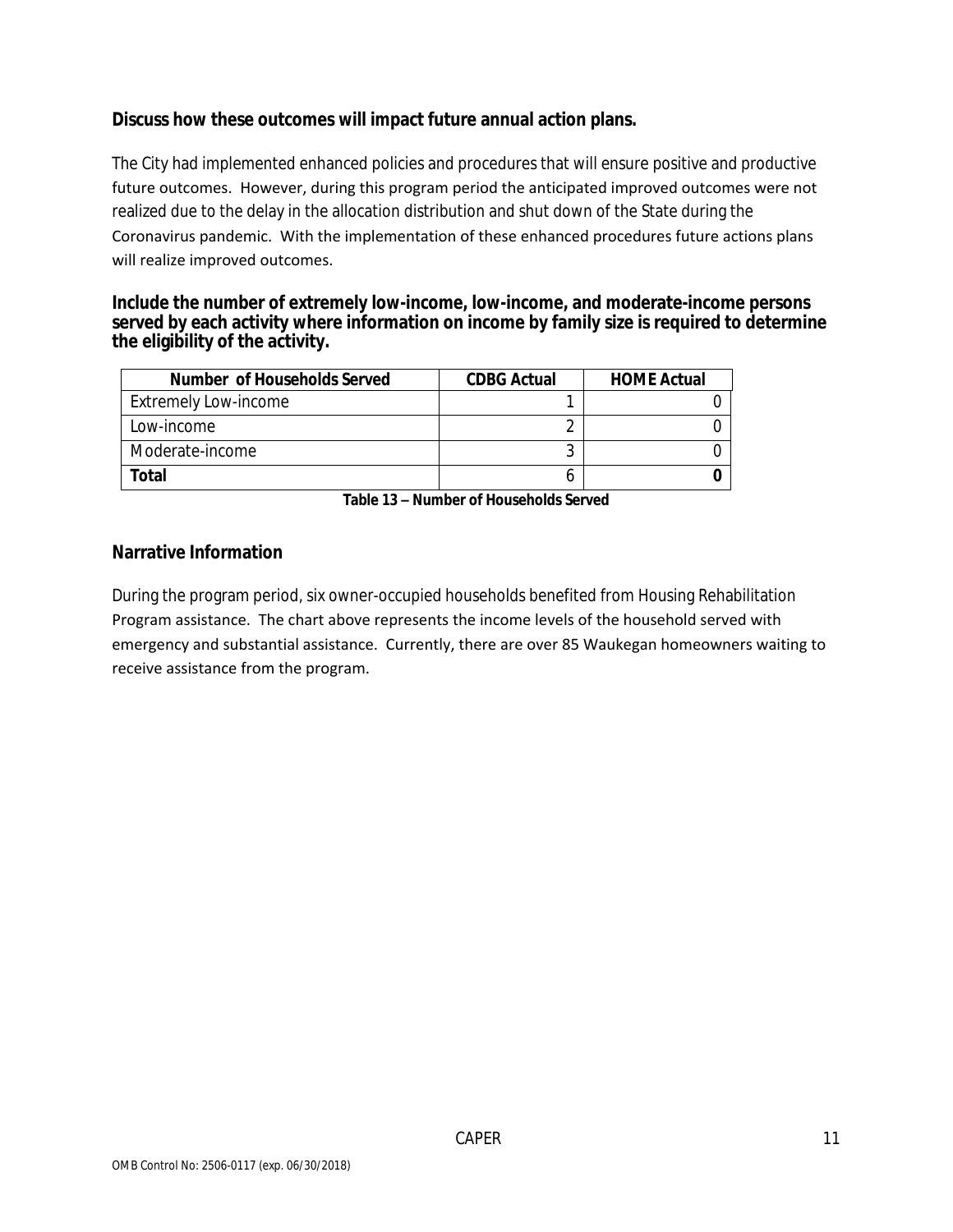#### **CR-25 - Homeless and Other Special Needs 91.220(d, e); 91.320(d, e); 91.520(c)**

**Evaluate the jurisdiction's progress in meeting its specific objectives for reducing and ending homelessness through:**

#### **Reaching out to homeless persons (especially unsheltered persons) and assessing their individual needs**

Waukegan received requests and provided funding from agencies that provide supportive housing services. A Safe Place provides transitional housing for battered women and their children; PADS delivers shelter & supportive service to help stabilize individuals and families who are homeless or at risk of being homeless. Theses agencies provide supportive services which assists clients with transitional housing, emergency shelter and supportive services. During the State shutdown, the City amended its 2019 Annual Action Plan to meet the immediate needs of the community due to the Coronavirus pandemic. By partnering with public service agencies that provided rental and utility assistance, emergency food and other assistance to respond to the Coronavirus.

#### **Addressing the emergency shelter and transitional housing needs of homeless persons**

The Lake County Community Development Division and City of Waukegan staff are active members of the Lake County Coalition for the Homeless and continues to maintain a strong relationship and meet regularly with homeless service providers, human service agencies, other local governments, and community representatives in an effort to provide effective and appropriate services to the homeless in Lake County. This gathering presents the opportunity to determine the needs of the homeless population and create a priority list for funding opportunities. The lead decision-making entity in this process is known as the Lake County Coalition for the Homeless (LCCH), which brings the expertise and experience of the groups listed above together. LCCH's relationship with the Community Development Commission (CDC) shows the tiered nature of the planning process, which helps to ensure that limited funds and other resources will be used in an appropriate manner.

#### The Lake County Coalition for the Homeless works on multiple levels to strengthen Lake County's Continuum of Care through the following:

- ongoing needs assessment and analysis;
- **•** provision of technical assistance;
- increased stakeholder participation;
- development of strategies for addressing identified needs;
- monitoring of progress toward strategic objectives and action steps;
- coordination of various organizational structures related to homelessness; and
- coordination of the annual HUD CoC NOFA application.

Lake County continues to use Emergency Solutions Grants, Continuum of Care Grants, and Community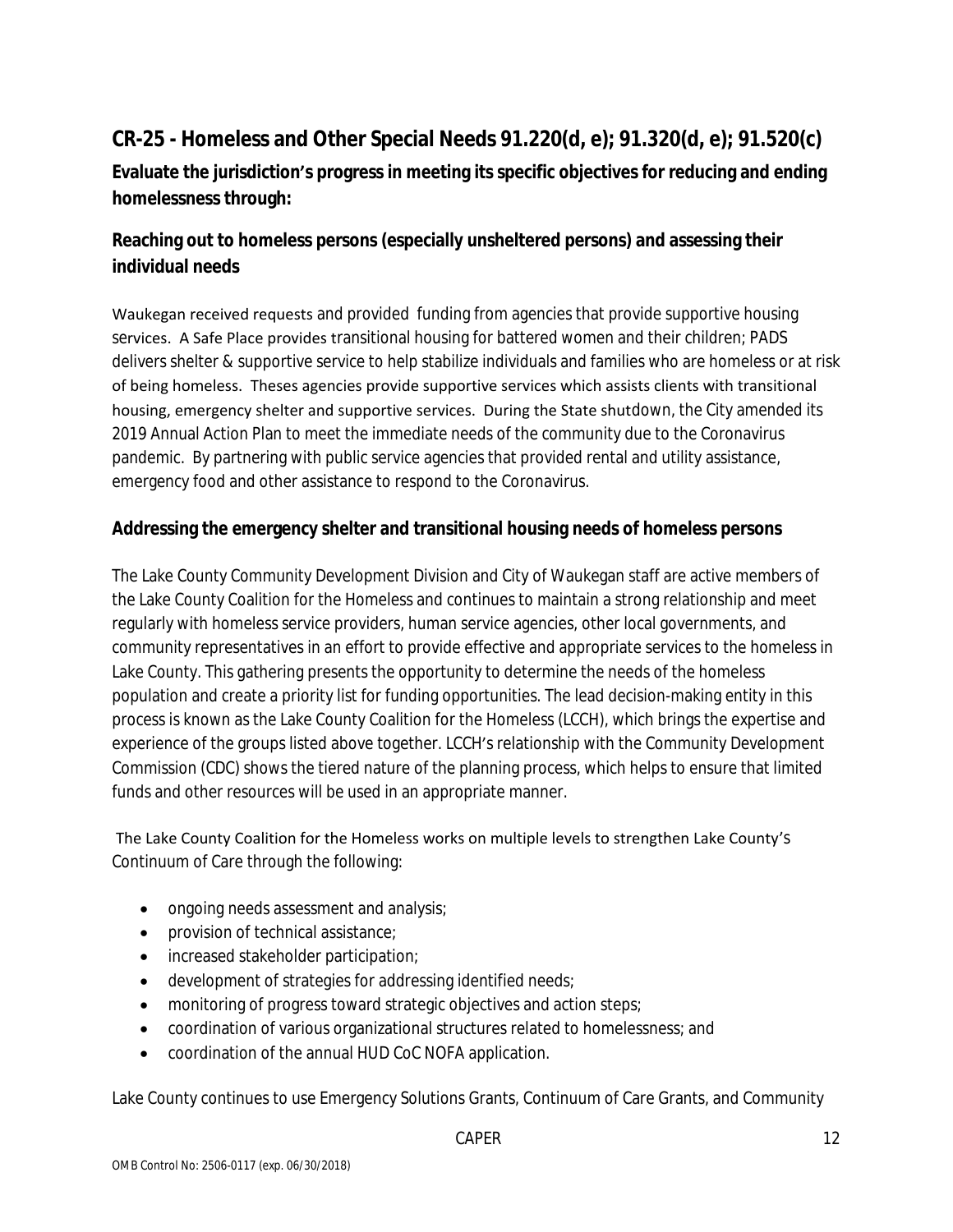Development Block Grant funds to support new and ongoing operations of critical community homeless services. An account of how those funds have been spent throughout this Program Year can be found in the latest CoC Application.

The complete Lake County Continuum of Care (CoC) strategy can be obtained from the Lake County Office of Planning and Development, 500 W. Winchester Road, Unit 101 Libertyville, IL 60048, (847) 377- 2331.

**Helping low-income individuals and families avoid becoming homeless, especially extremely low-income individuals and families and those who are: likely to become homeless after being discharged from publicly funded institutions and systems of care (such as health care facilities, mental health facilities, foster care and other youth facilities, and corrections programs and institutions); and, receiving assistance from public or private agencies that address housing, health, social services, employment, education, or youth needs**

The City partners with PADS Lake County which delivers shelter and supportive services to help stabilize individuals and families who are chronically homeless or at risk of being homeless. Collaboration with Prairie State Legal Services provides Waukegan residents facing discrimation negotiation/dispute resolution assistance where discrimination has been identified and confirmed through investigation and or testing to ensure there is no violation of the Fair Housing Act. The Fair Housing Act prohibits discrimination in the sale, rental, and financing of housing based on race, color, national origin, religion, sex, familial status, and disability. The act has two main purposes—prevent discrimination and reverse housing segregation. In addition, Prairie State Legal Services' Disability Advocacy Program serves extremely low income disabled persons who have legal issues that impact the ability of the household to meet their basic human needs for adequate housing including needs-based government benefits such as Social Security Insurance and Medicaid and to ensure children with disabilities access the appropriate educational services to which they are entitled. Homeless prevention is addressed by partnering with various programs to address individuals who often face difficulties in maintaining selfsufficiency.

**Helping homeless persons (especially chronically homeless individuals and families, families with children, veterans and their families, and unaccompanied youth) make the transition to permanent housing and independent living, including shortening the period of time that individuals and families experience homelessness, facilitating access for homeless individuals and families to affordable housing units, and preventing individuals and families who were recently homeless from becoming homeless again**

As members of the Lake County Coalition for the Homeless, the City of Waukegan staff along with other member agencies have participated in ongoing efforts by the Coalition to assist the homeless population.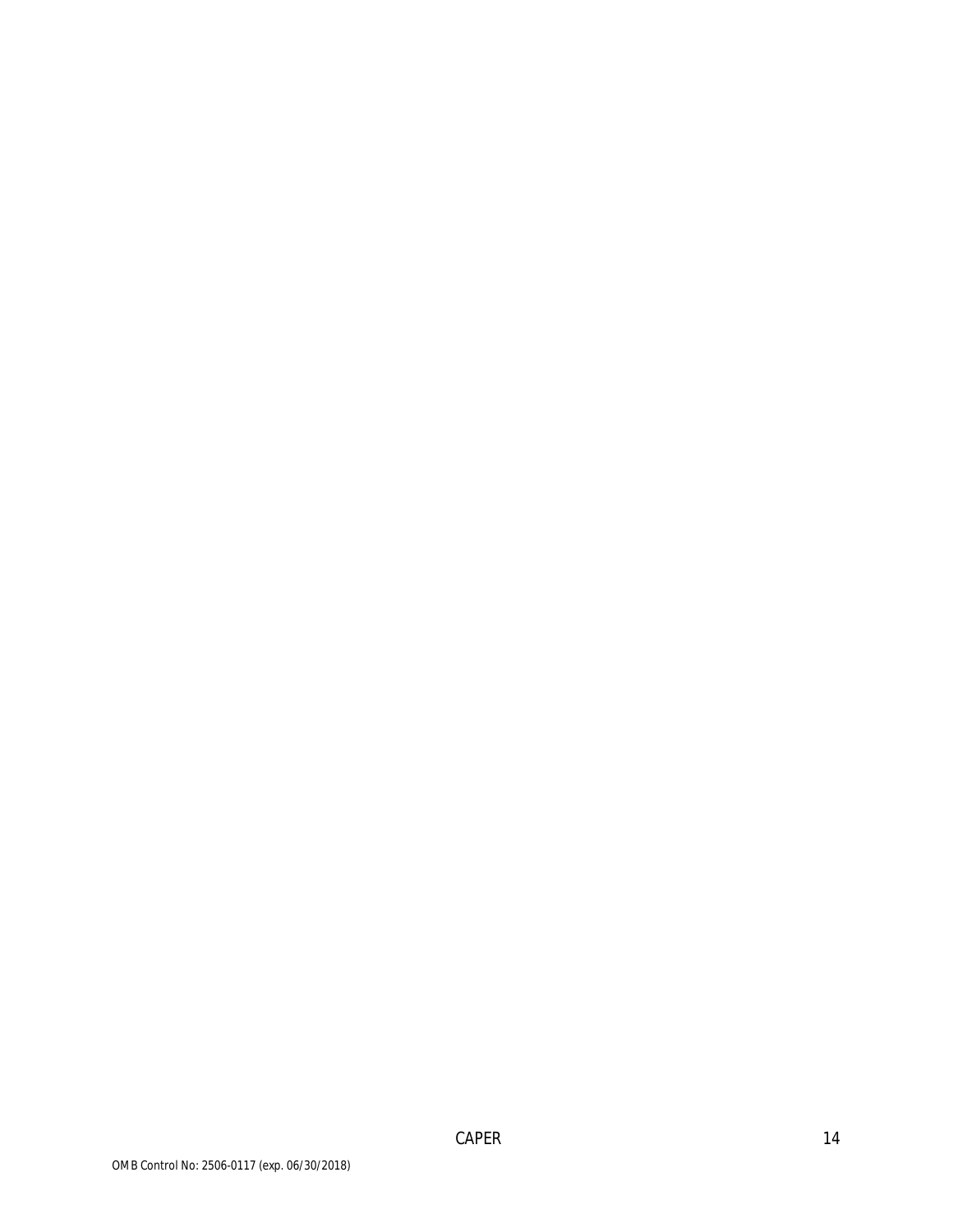#### **CR-30 - Public Housing 91.220(h); 91.320(j) Actions taken to address the needs of public housing**

The actions to address the needs of public housing include the collaboration of both entities, the City of Waukegan and the Waukegan Housing Authority to focus on issues and solutions necessary to address the existing housing stock as it relates to low income families within the community. Throughout the years, the City of Waukegan has completed various facility improvement projects in conjunction with the Waukegan Housing Authority. The City is currently partnering with the Waukegan Housing Authority on the Barwell Manor renovation. The project is the redevelopment of a housing project originally constructed in 1963 into 120 unit mixed income housing complex. The approximate cost is \$45,000,000, with the City contributing \$711,603 of HOME funds to the project. The anticipated completion date is 2023. The Waukegan Housing Authority has 874 housing choice vouchers and upon completion 120 mixed income units at the Barwell Manor site; 328 public housing units of which 25 are scattered sites throughout the City of Waukegan. In addition,the City funds Prairie State Legal Services to ensure that low income and disabled residents are not denied public housing due to any form of discrimination.

#### **Actions taken to encourage public housing residents to become more involved in management and participate in homeownership**

The Waukegan Housing Authority maintains a Resident Council to encourage resident involvement in management. Each site has a Resident Council which acts as a liaison between the Housing Authority and the residents, voicing the concerns of the residents to the Housing Authority. There is a resident commissioner on the Board of Commissioners for public/citizen representation and involvement.

The Housing Authority encourages homeownership through the Family Self-Sufficiency Program. The Family Self-Sufficiency Program (FSS) is an employment and savings incentive program for low income families receiving assistance from the Housing Voucher Choice Program or Public Housing Program. The program offers case management services to help participants pursue and maintain educational, career and financial independence. An incentive component of the program includes an interest bearing escrow savings account which is established for the participants in which the participants rental increases are deposited over the five year contract period. The advantages to participation in the program are employment, financial and career education, child care, credit repair and escrow savings. Upon successful completion of the program, participants may withdraw funds from the escrow account achieving self-sufficiency. As tenants move through the program and show potential for homeownership, they are moved to the Housing Authority's scattered sites, where they obtain home maintenance experience. Upon completion of the Family Self-Sufficiency Program residents are referred to several partner agencies for homeownership opportunities.

#### **Actions taken to provide assistance to troubled PHAs**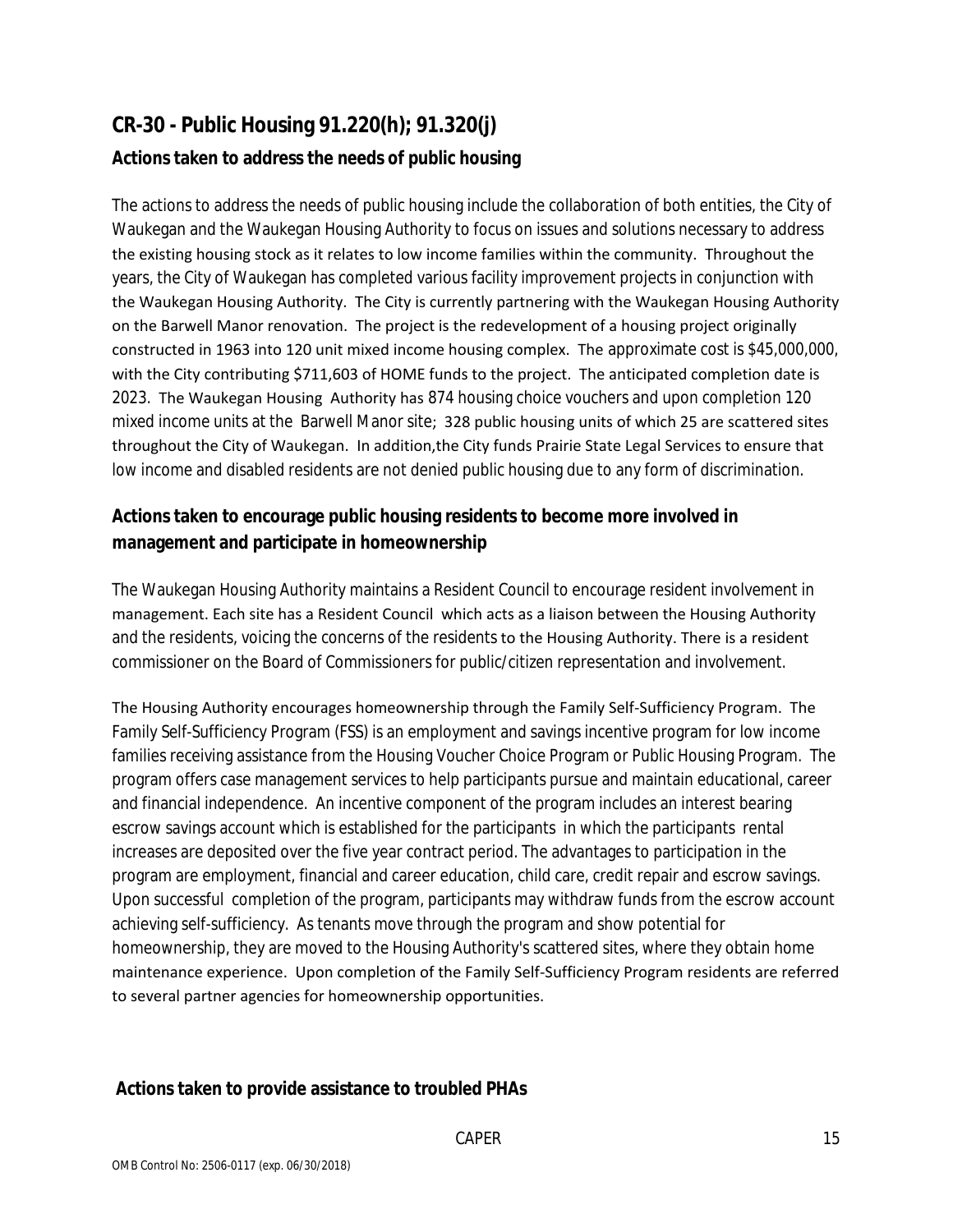Not applicable.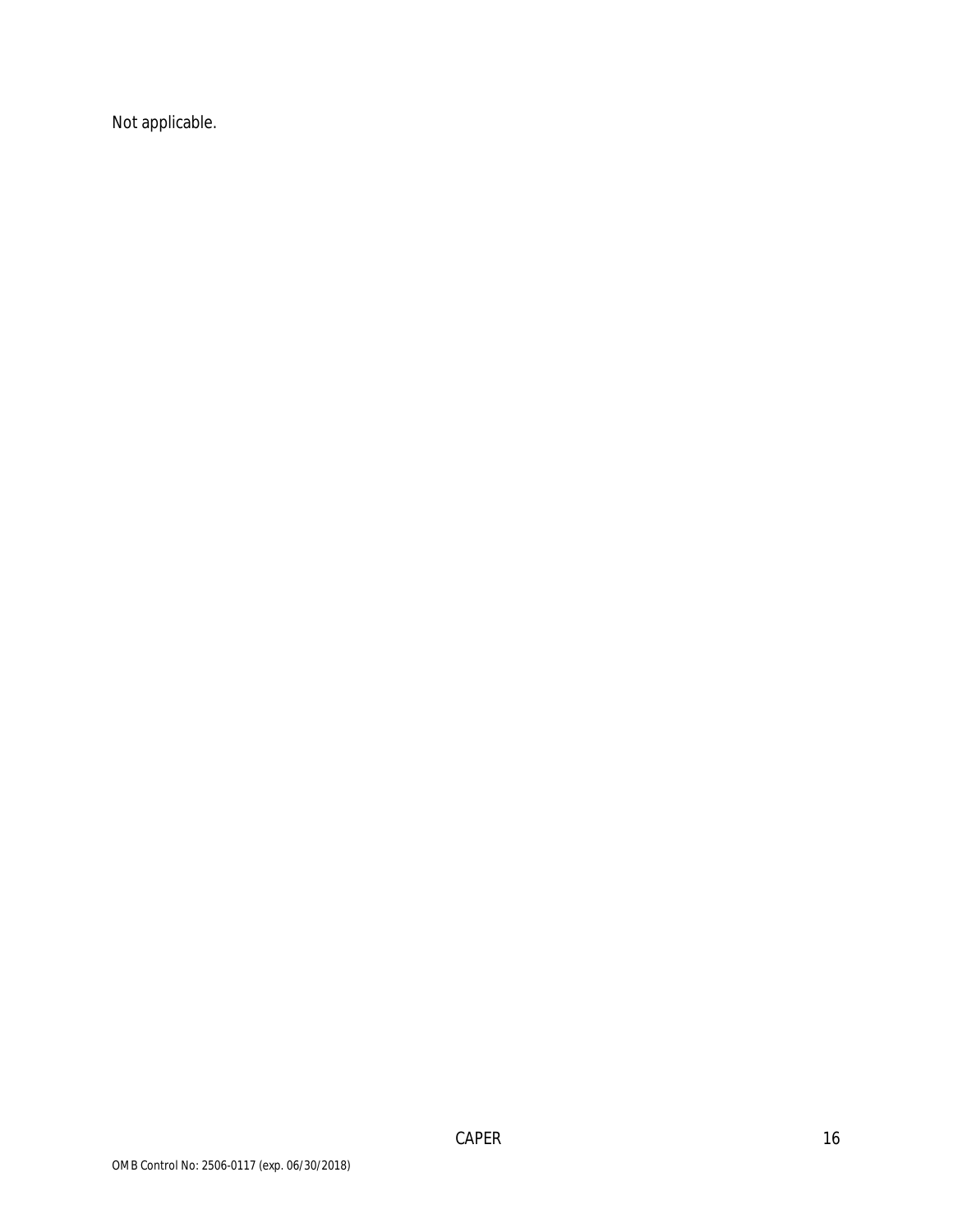#### **CR-35 - Other Actions 91.220(j)-(k); 91.320(i)-(j)**

**Actions taken to remove or ameliorate the negative effects of public policies that serve as barriers to affordable housing such as land use controls, tax policies affecting land, zoning ordinances, building codes, fees and charges, growth limitations, and policies affecting the return on residential investment. 91.220 (j); 91.320 (i)**

The City of Waukegan has supported several agencies that provide affordable housing options for its residents. Agencies such as Community Partners for Affordable Housing (CPAH) have been partners on developments that provide the various affordable housing options within the City. The City's public policy does not hinder the development of the affordable housing. The barrier to affordable housing in Waukegan is sufficient available funding sources. The City continues to seek partnerships that would foster the development of housing options. The City continutes to administer the Housing Rehabilitaiton Program for qualified owner occupied homeowners to address code violations and life safety repairs.

#### **Actions taken to address obstacles to meeting underserved needs. 91.220(k); 91.320(j)**

Lack of sufficient funding is the primary obstacle to addressing underserved needs when it comes to public services and the 15% cap compulsory by HUD. Waukegan's CDBG office typically receives requests for up to four times the amount of funding that is available in a given year. Many qualified agencies are already in existence throughout Lake County, and calls are received each year from individuals who are interested in starting various types of social service agencies to meet specific needs. These individuals are added to our distribution list for notification of funding availability and training opportunities by the Consortium; thereby, informing them of the process Waukegan adheres to and allowing them the opportunity to apply for grants in the future. There are various existing agencies that help serve underserved needs; although, they do not receive funding from CDBG.

#### **Actions taken to reduce lead-based paint hazards. 91.220(k); 91.320(j)**

The City distributes the handout booklet "Protect Your Family from Lead in Your Home" to every participating household of the Housing Rehabilitation Program. CDBG staff has created a sign-off sheet for the file as proof of delivery of the booklet. Since January 1, 2003, a certified lead risk assessor has been used to analyze lead level on every substantial rehab project for the City of Waukegan. Currently, lead inspections are performed during the environmental review process of the housing rehabiliation programs and any issues discovered are addressed during the emergency or substantial rehabilitation project.

#### **Actions taken to reduce the number of poverty-level families. 91.220(k); 91.320(j)**

In an effort to reduce the number of families living below the poverty level, the City of Waukegan funds several public service agencies aimed at helping households become or remain self-sufficient. Prairie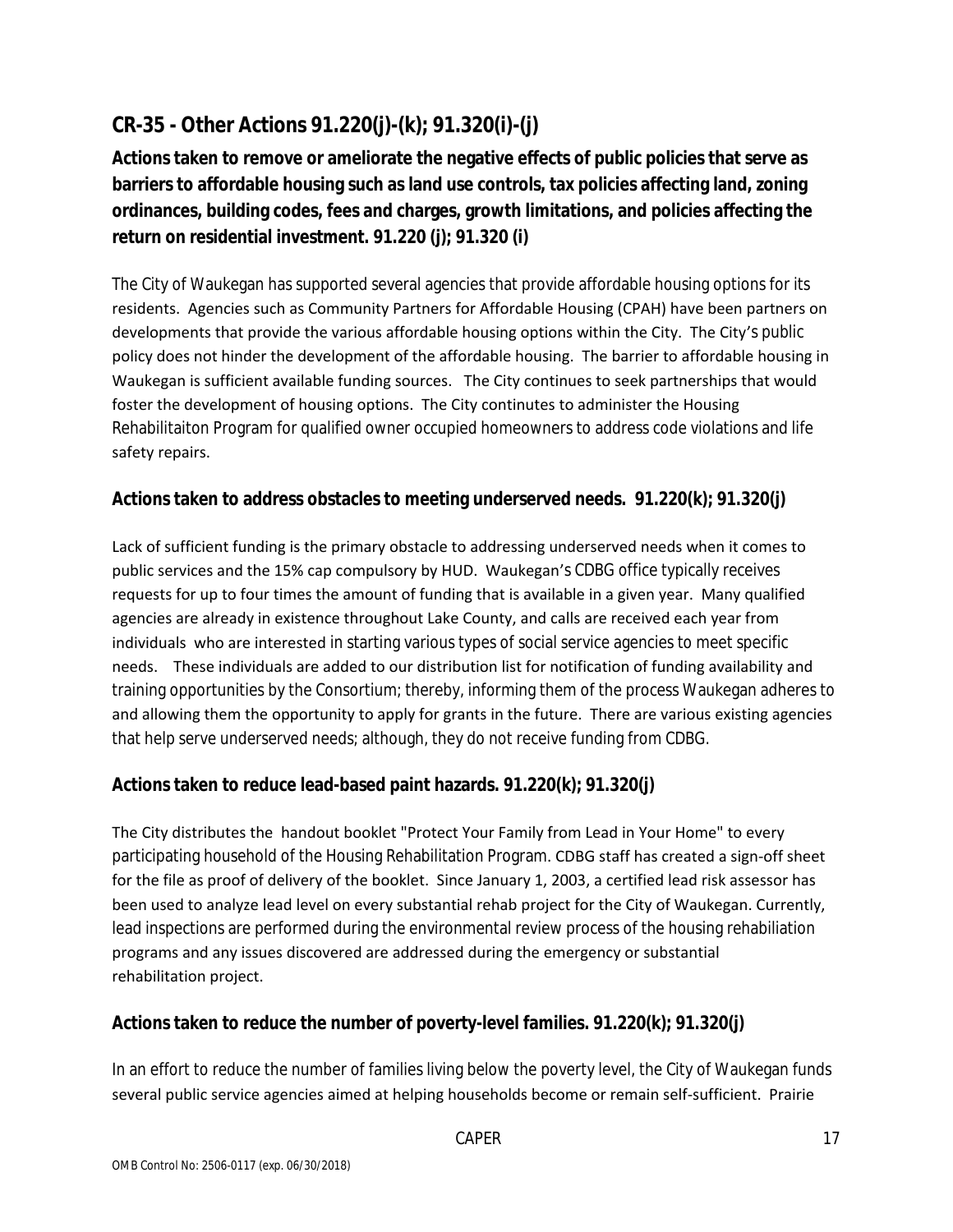State Legal Services' Disability Advocacy Program provides legal advice and representation to persons with disabilities who have been wrongfully denied or threatened with loss of disability, Medicaid or housing benefits. By providing these services, the cases that are won will allow that individual and their family to become self-supporting citizens. Waukegan Township provided year-round lawn care and snow removal to over 481 Waukegan seniors on fixed incomes to assist them with aging in place. Christ Church Elder Care Program provided escorted transportation to medical appointments, friendly visits and grocery shopping aid to low income, homebound elders in an effort to help 105 Waukegan seniors remain self-sufficient. The Youth Conservation Corp and YouthBuild Lake County Programs offers an 8- 10 month career training opportunity serving 17-24 year old at-risk youth. They provide GED/high school diploma attainment, case management services, stipend-paid training, service learning opportunities, workforce preparation, post-secondary education initiatives, and leadership development necessary to become productive individuals in society thereby, reducing the chances of living in poverty. The two program combined provided provided theses services to 33 at-risk Waukegan youth.

The food pantry program provided by Catholic Charities and others in the community provide its beneficiaries assistance with emergency food for individuals and families in need of food. This service includes access to an Supplemental Nutrition Assistance Progam (SNAP) application.

By funding various community services which play a valuable role in providing a broad array of opportunities and collaborating with affordable housing programs, the City continues its efforts to reduce the number of families in poverty.

As a result of the Coronavirus pandemic, the City amendmended its 2019 Annual Action Plan to address the effects of the immediate threat to Waukegan residents. The City partnered with a local food bank to address the increased need for food; and agencies to provide rental and utility assistance due to the loss of income of a large population of Waukegan residents.

#### **Actions taken to develop institutional structure. 91.220(k); 91.320(j)**

The City relies on various methods to overcome gaps in the City's institutional structure and enhance coordination of service delivery. The City works throughout the year to increase institutional structure, with partner agencies and other City departments. The CDBG Department will meet with various City departments and with outside agencies to gain input on the annual needs, enhance coordination of services, prevent duplication of service, and resolve issues within the interagency institutional structure. Staff members provide technical assistance when requested on grant preparation and management. The City continues to utilize a Stakeholder Participation Panel (SPP) to review and make recommendations on public service grants.The CDBG staff works closely with the Building, Public Works and Planning and Zoning Departments throughout the year on various projects.

This Comprehensive Plan is the City's roadmap, which details a longterm vision and a policy agenda for critical issues including: land use, redevelopment, housing, economic development, infrastructure, transportation, parks and recreation, natural resources CAPER 15 OMB Control No: 2506-0117 (exp.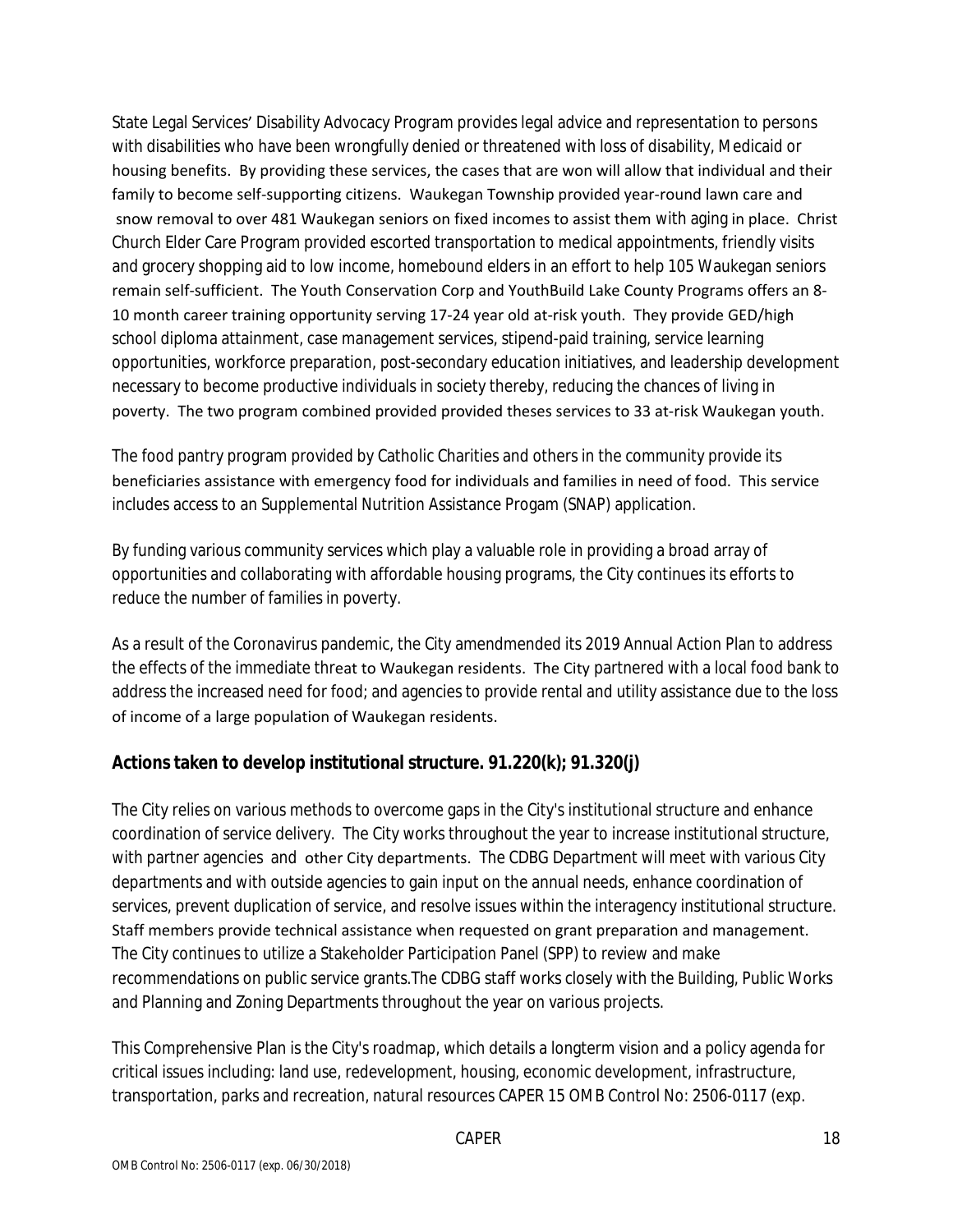06/30/2018) and more. Ultimately, the Plan answers the question, "What should Waukegan look like in 10 to 20 years and how do we get there?"

#### **Actions taken to enhance coordination between public and private housing and social service agencies. 91.220(k); 91.320(j)**

When funding is available, with the City's support, we fund Community Partners for Affordable Housing First Time Homebuyers Program. This program enables future low-income homeowners an interest-free federal loan as well as an opportunity to learn about the various components of purchasing and oweing a house by attending the homebuyer's classes. Pre-purchase counseling helps to alleviate some of the risk that low and very low-income home buyers may experience as they purchase their first home. This counseling includes budgeting, home purchase, and home maintenance. There are more clients receiving this counseling than the number of recipients receiving down payment interest-free loans. Also, local lending instititutions match the Community Partners for Affordable Housing's down payment amount with the same or greater match which enables more families to participate in the program.

#### **Identify actions taken to overcome the effects of any impediments identified in the jurisdictions analysis of impediments to fair housing choice. 91.520(a)**

In partnership with Prairie State Legal Services(PSLS), the City has addressed the following actions to overcome the identified impediments to fairing housing. PSLS provided education and outreach, counseling and referrals, investigation and testing, negotiation and legal services, communication, and marketing, and fundraising. During the program period, the agency conducted 29 housing tests and trained 15 new testers to assist with future testing; provided 24 presentations to a total of 391 individuals on how to identify potential discrimination and understand rights and responsibilities; received 10 cases involving housing discrimination; and distributed a total of 639 English and 425 Spanish flyers and brochures regarding fair housing. The agency also maintains social media sites as a means of distributing information to the public.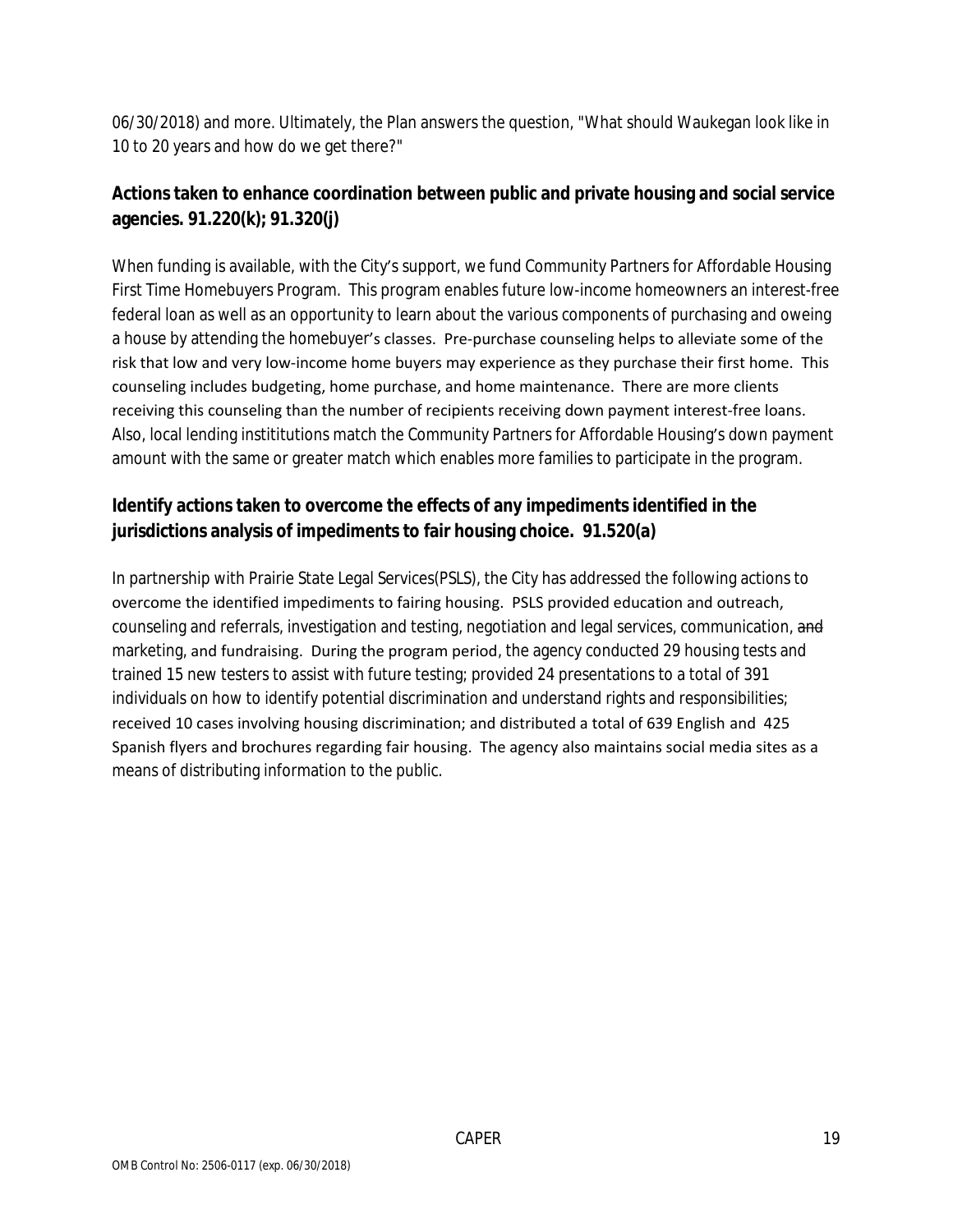#### **CR-40 - Monitoring 91.220 and 91.230**

**Describe the standards and procedures used to monitor activities carried out in furtherance of the plan and used to ensure long-term compliance with requirements of the programs involved, including minority business outreach and the comprehensive planning requirements**

The CAPER reflects the accomplishments and status of the City of Waukegan's activities under the CDBG program and other information concerning the state of Waukegan. CDBG funds are awarded by the U.S. Department of Housing and Urban Development (HUD) on a formula basis to entitlement communities. These communities carry out a wide range of community development activities directed toward neighborhood revitalization and the provision of improved community services and facilities. Entitlement communities develop their own programs and funding priorities but must give maximum feasible priority to activities which either benefit low and moderate income persons or aid in the prevention or elimination of slums and blight. Activities may also be carried out which the community certifies are designed to meet other community development needs having a particular urgency because existing conditions pose a serious and immediate threat to the health or welfare of the community where other financial resources are not available to meet such needs. Activities, which do not meet one of the three National Objectives, may not be undertaken with CDBG funds.

Contact via phone, emails, as well as on-site and virtual assistance has been provided to correct errors, and in an effort to ensure future compliance and timeliness. Due to the coronavirusa when we would normally do an onsite monitoring visit, a minimum of one virtual visit per agency was administered during Program Year 2019. Virtual monitoring visits were made to agencies and they were found to be in compliance with spending, clients projected and served, and meeting program objectives.

Since 2003 the Consortium, Lake County, City of North Chicago, and the City of Waukegan teamed up to monitor agencies that are common to each entity; thereby, being more thorough and more efficient and less time consuming for both the Grantee and each subrecipient. However due to the coronavirus during the program year, the entities were not able to monitor as a team.

CDBG staff keeps close contact with agencies receiving funds for projects and programs and steps are taken to ensure compliance with CDBG regulations. Upon receiving agreements for funding, CDBG staff coordinates with subrecipients on the frequency of status reports. Monthly or quarterly reports are acceptable. However, the requirement is at least quarterly. Information to be provided in these reports include the accomplishments toward goals set prior to program or the project for the specified period as well as any difficulties, problems, delays or obstacles encountered and what actions were taken to overcome them. In addition to the reports, agencies are required to document demographic information pertaining to the clients they are serving. These are then reviewed and compared to information provided by the initial application to ensure compliance with CDBG regulations and that there are no inflated goals in order to receive funding.